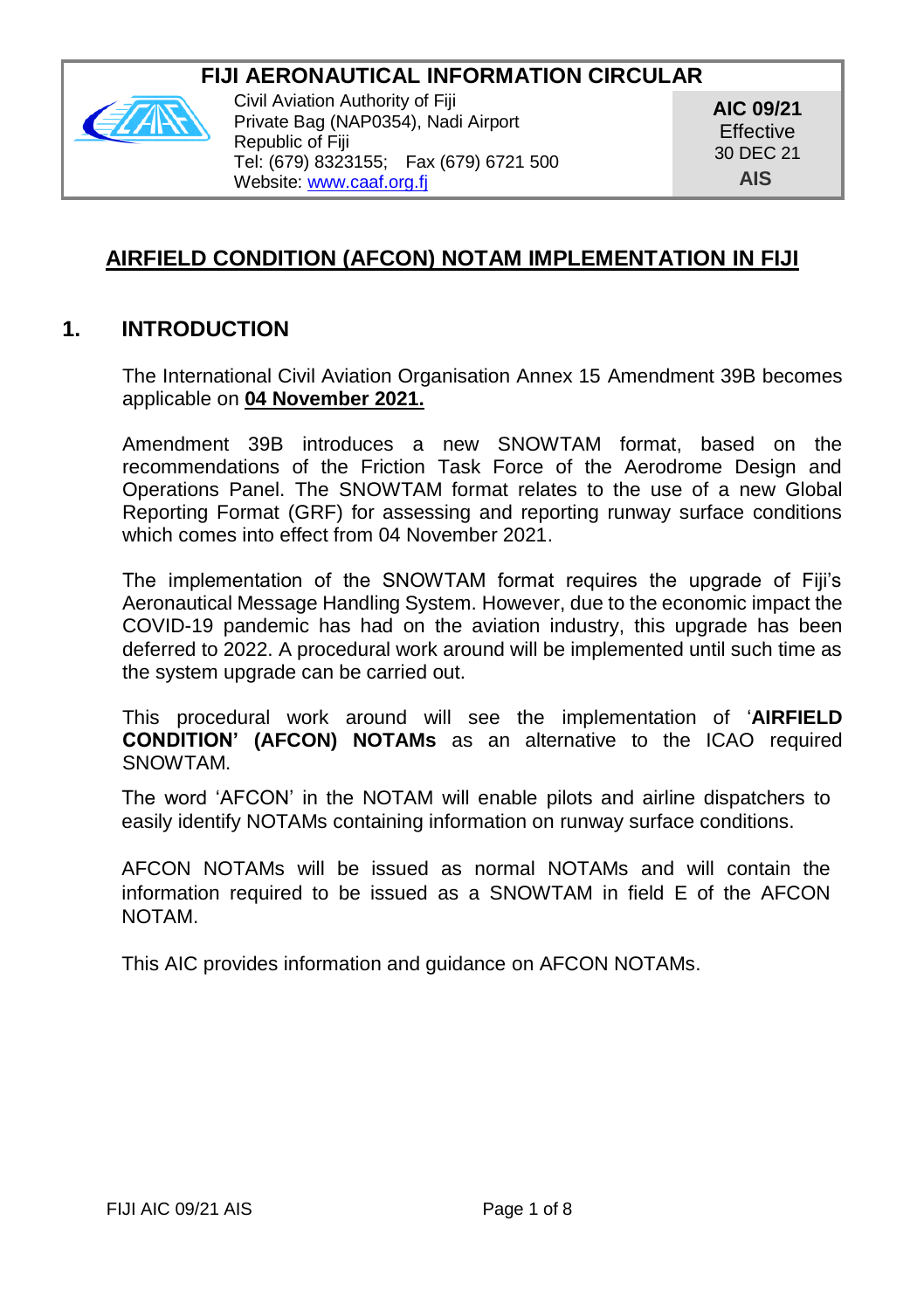# **2. PURPOSE**

The purpose of the AIC is to provide information and guidance to the aviation industry on the implementation and issuance of Airfield Condition (AFCON) NOTAMs.

AFCON NO TAMs will provide information on the presence of surface contaminants on the movement areas (runways, taxiways and aprons) of international aerodromes within the Nadi FIR.

# **3. APPLICABILITY**

This AIC applies to all aircraft operating within and transiting through the Nadi FIR, Air Navigation Service Providers and Aeronautical Information Service Providers within the Nadi FIR and NOTAM offices in adjacent FIRs.

## **4. REFERENCES**

The following documents (latest edition) were referenced in compiling this AIC:

- (a) ICAO Annex 15 *Aeronautical Information Services;*
- (b) International Civil Aviation Organization (ICAO) DOC10066 *PANS-AIM;*
- (c) ICAO DOC 8400 *Abbreviations and Codes;*
- (d) FAA NOTICE Issued on Field Condition (FICON) Reporting

# **5. BACKGROUND**

Effective 04 November 2021, information concerning snow, slush, ice, frost, *standing water*, or water associated with snow, slush, ice or frost on the movement area shall be disseminated by means of a SNOWTAM, and shall contain the information in the order shown in the SNOWTAM Format in Appendix 4 of ICAO Doc 10066 (PANS AIM).

Due to the impacts of the COVID -19 pandemic and current system limitations, Fiji will not be able to disseminate the above information in the new SNOWTAM format. To mitigate any risks associated with this non-compliance to the issuance SNOWTAM, an alternative means of compliance (AMC) will be implemented. This AMC will see the issuance of 'AFCON NOTAMs' which will contain the same information that is required to be disseminated via SNOWTAM

These AFCON NOTAM procedures have been adapted from the Federal Aviation Administration's FICON NOTAM procedures.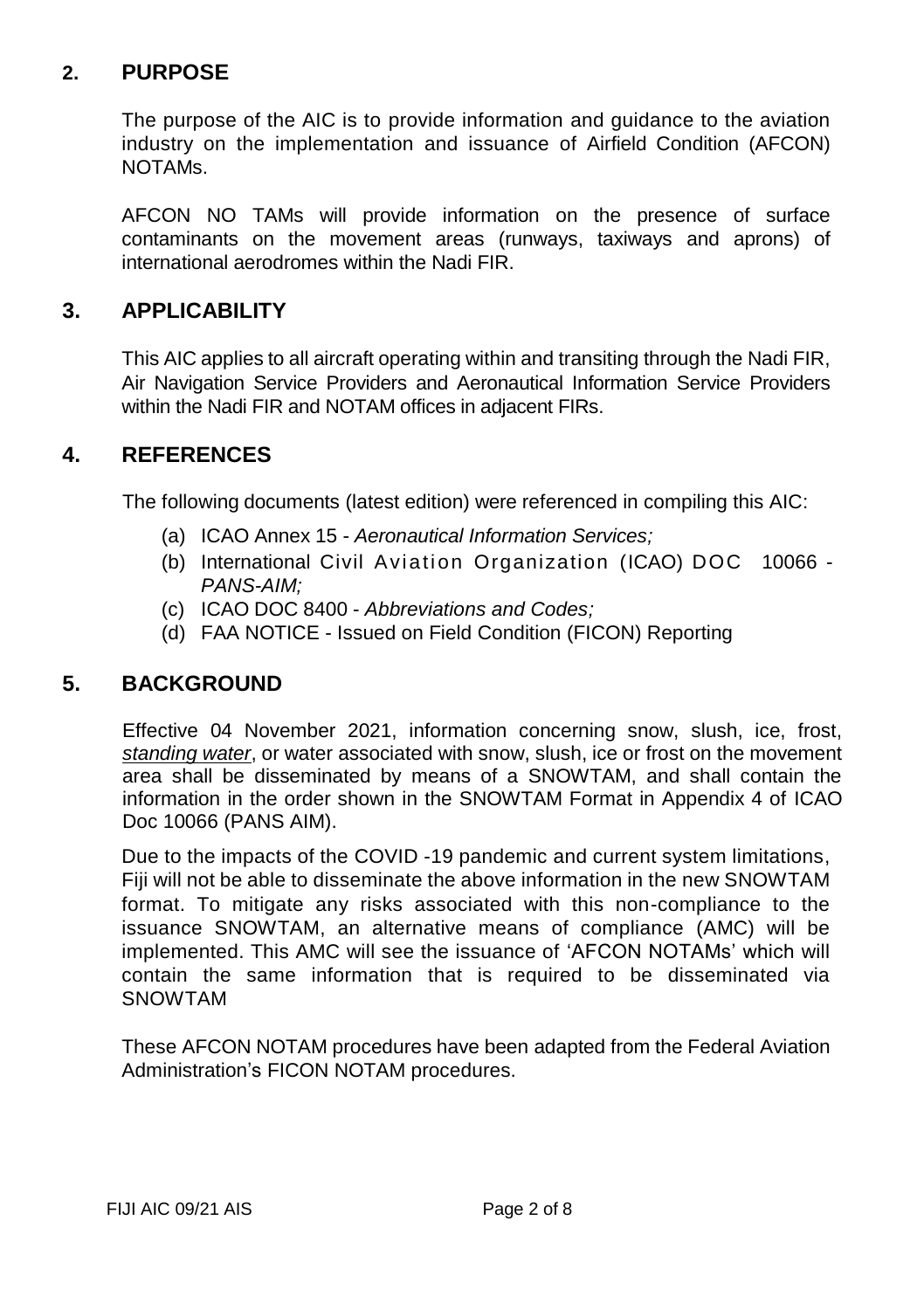# **6. REQUIREMENT**

To meet the new SNOWTAM requirements and GRF on runway surface conditions applicable from 04 November 2021, Fiji will implement the AFCON **NOTAM** procedures.

Due to the storage limitations in Fiji's NOTAM Database System, effective from the **12th August 2021 at 0000 UTC**, all departing international flights from Nadi and Nausori International Airports shall obtain the latest SNOWTAMs from their aerodromes of intended landing and current NOTAMs from Nadi NOTAM Office as part of their Pre-flight Information Bulletins (PFIB).

The PIB online services available through the Fiji Airports Website will only disseminate current NOTAMs and AFCONS NOTAMs originated by the Nadi NOTAM Office.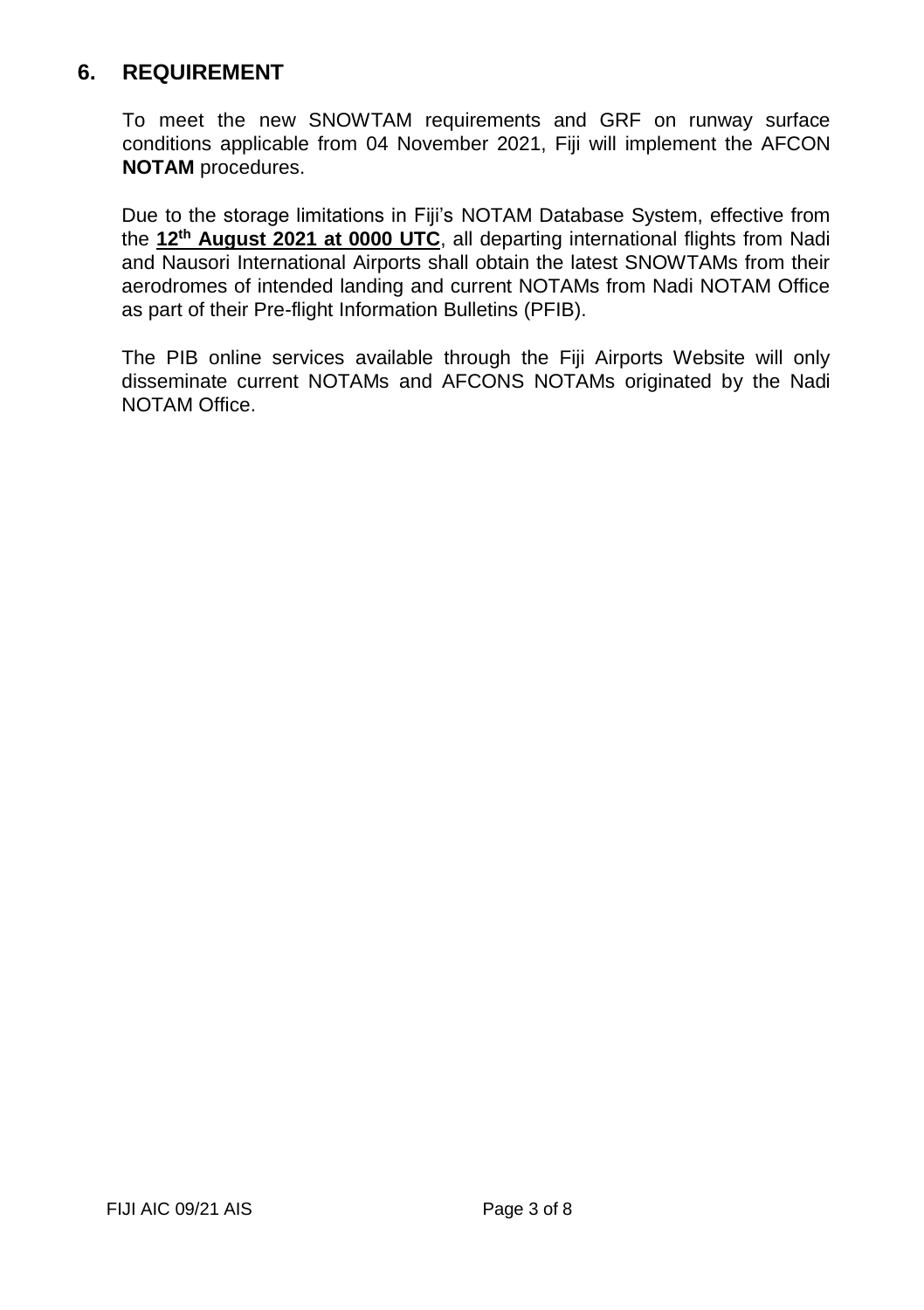# **7. AFCON NOTAM PROCEDURES**

#### **7.1 Reporting surface conditions on runways, taxiways, and aprons using the AFCON NOTAM.**

The keyword Aerodrome (AD) **shall not be used** with descriptor AFCON, except for Runway (RWY), Taxiway (TWY) or Apron (APN)

AFCON NOTAMs are reported in thirds of the landing runway, except when reporting Slippery When Wet.

### **For Runway Surface:**



As per GRF Runway surface conditions reporting RWY surface conditions are reported in thirds as depicted above.

Runways are described using the following:

- RWY- keyword followed by
- a single runway direction designator (lower designator)
- Sentence "OPERATIONAL BUT CTN ADZ DUE..."
- word "AFCON" and
- Condition. Depth is required and a width is optional.

#### *For example: RWY 09 OPERATIONAL BUT CTN ADZ DUE AFCON 3MM WATER*

#### *RWY 02 OPERATIONAL BUT CTN ADZ DUE AFCON 6MM STANDING WATER*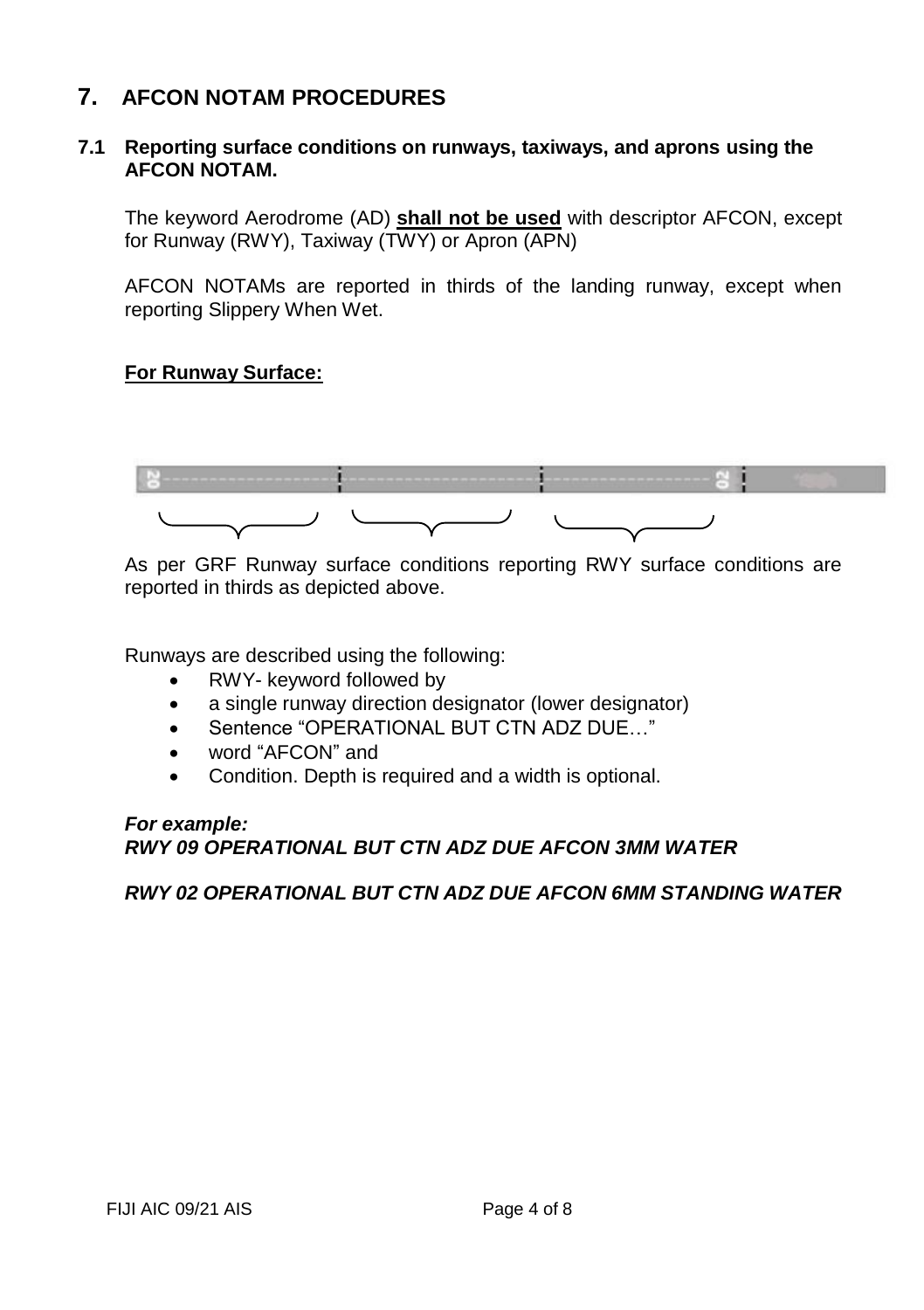### **For Taxiway Surface:**

Taxiway are described using the following:

- TWY- keyword followed by
- a surface name
- Sentence "OPERATIONAL BUT CTN ADZ DUE..."
- word "AFCON" and
- Condition. Depth is required and a width is optional.

### *For example:*

*TWY A OPERATIONAL BUT CTN ADZ DUE AFCON 3MM STANDING WATER…* 

### *TWY G OPERATIONAL BUT CTN ADZ DUE AFCON 4MM STANDING WATER IN THE MIDDLE PORTION OF THE TWY*

### *TWY H OPERATIONAL BUT CTN ADZ DUE AFCON 3.5MM STANDING WATER AT THE HOLDING POINT TOWARDS RWY 09/27*

## **For Apron Surface:**

Aprons are described using the following:

- APN-keyword followed by
- a surface name/designator/description/location,
- Sentence "OPERATIONAL BUT CTN ADZ DUE…"
- word "AFCON" and
- Condition. Depth is required and a width is optional

### *For example:*

### *APN AT DOMESTIC TERMINAL OPERATIONAL BUT CTN ADZ DUE AFCON 3MM STANDING WATER…*

# **COMPILATION OF AFCON NOTAM**

The aerodrome inspection team shall use the Runway Condition Assessment Matrix (RCAM – Appendix 1) to determine the Runway Condition Report (RCR) and fill in the NOTAM request form accordingly.

### *For example: Dry on one third of the RWY, Wet on the 2nd third and Standing Water on the last which will have the RCR of 6/3/2*

The AFCON NOTAM shall have the same fields and requirements for a NOTAM as documented in ICAO Annex 15, ICAO Document 8126 and PANS AIM DOC 10066 but will have the word **AFCON** inserted in field E to uniquely identify Airfield Condition and a few differences in the description of the fields in the **AFCON NOTAM**.

The description of the fields in the **AFCON NOTAM** are as follows:

A) Field is affected aerodrome

FIJI AIC 09/21 AIS Page 5 of 8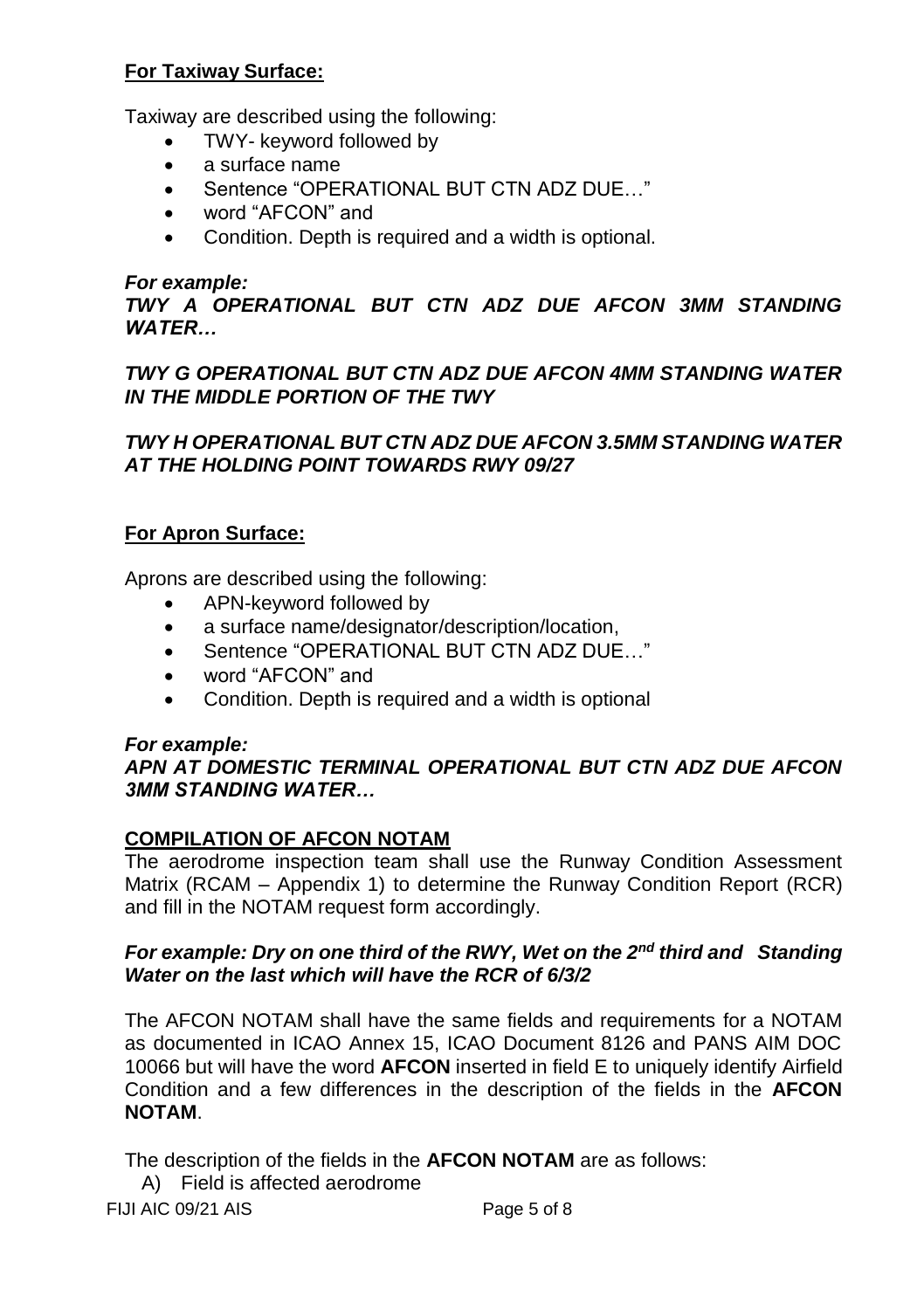- B) Field is time of observation
- C) Field is 8hours from time of observation

The text field (E field) of the **AFCON NOTAM** shall be as described below:

- Surface Designator (lower designator) (RWY 02)
- The text shall follow "OPERATIONAL BUT CTN ADZ DUE…."
- AFCON. Insert "AFCON" after the surface designator and before the field condition.
- RCR. When generated, will be illustrated as either 2, 3, 5 or 6 and look similar to this format for runway thirds (e.g. 3/5/2).
- Percentage of coverage on each third of the RWY (Insert NR at its relevant position in the message to indicate to the user that no information exists)
- Depth of the CONTAMINANTS in each third of the RWY ((Insert NR at its relevant position in the message to indicate to the user that no information exists)
- Condition of each third to correspond to RCR. Report the contaminants per Appendix 1.
	- o RWY: Each third (touchdown, midpoint, and rollout) will include percentage, depth (when required), and type of contaminant. Up to two separate contaminants can be reported per runway third.
	- o A runway is dry when it is neither wet, nor contaminated.
	- o An **AFCON NOTAM** must not be originated for the sole purpose of reporting all thirds of a runway are dry.

A dry surface must be reported only when there is need to report conditions on the remainder of the surface. When describing a dry surface, it is considered the full length and width of the runway third. DRY can be reported in two thirds and the remaining third have a different contaminant.

### *EXAMPLE:*

## *RWY 02 OPERATIONAL BUT CTN ADZ DUE AFCON DRY/STANDING WATER/STANDING WATER*

A runway is wet when there is any visible dampness or water that is up to and including 3mm in depth. When describing a wet surface, include the percentage. If all three thirds are identical in percentage, depth (when required) and type of contaminant, it is shown in the NOTAM once.



#### *EXAMPLE: RWY 09 OPERATIONAL BUT CTN ADZ DUE AFCON 2/2/2 STANDING WATER*

FIJI AIC 09/21 AIS Page 6 of 8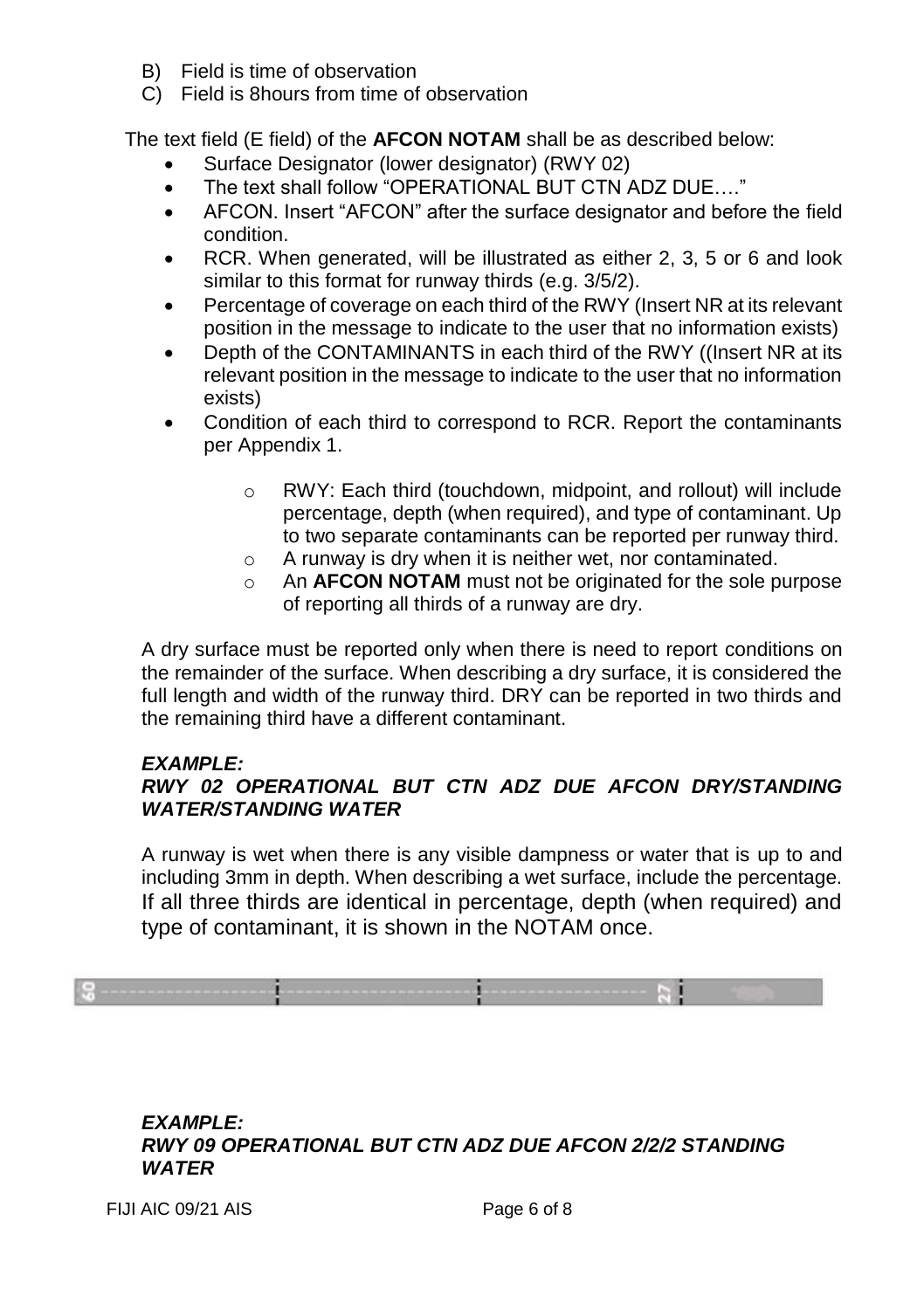Taxiways and Aprons. The condition includes depth and type of contaminant. NOTE: Free-form is an acceptable means of entering AFCONs for TWY and APRONs.

• Braking Action (BA). (APRONs, TWYs and Non-Paved RWYs). Report braking action on movement areas: as good, good to medium; medium; medium to poor; or poor, as received from airside operations.

The worst runway braking action is shown by contaminant type and RCR.

### **NIL BRAKING**

Reporting of a "NIL" braking condition is not permissible by Civil Aviation Authority of Fiji or for international airports in Fiji. A "NIL" braking condition at these airports must be mitigated by closure of the affected surface.

- o Paved surfaced runways cannot have a stand-alone BA NOTAM.
- o Non-Paved surfaced runways can have BA, but as a stand-alone NOTAM.
- o TWY/Apron can have BA as stand-alone or appended to field condition NOTAM.

#### *EXAMPLE:*

### *TWY A OPERATIONAL BUT CTN ADZ DUE AFCON BRAKING ACTION GOOD TO MEDIUM*

### *TWY G OPERATIONAL BUT CTN ADZ DUE AFCON 3MM STANDING WATER BRAKING ACTION MEDIUM*

#### THE **AFCON NOTAM** EXAMPLE**:**

Report received that Nadi RWY 02 has been observed as:

- RCR of 3/2/6
- At 20% on 1<sup>st</sup> third, 25% on the second thence NR on the last
- Depth 4mm at the 1<sup>st</sup> third, 3mm in the 2<sup>nd</sup> and at the 3<sup>rd</sup> is NR
- Braking action: MEDIUM TO POOR

The NOTAM officer will issue the AFCON NOTAM as below:

**A0102/21 NOTAMN Q) NFFF/QMRXX/IV/NBO/A/000/999 A) NFFN B) TIME OF OBSERVATION C) 8HOURS FROM TIME OF OBSERVATION E) RWY 02 OPERATIONAL BUT CTN ADZ DUE AFCON 2/5/6/, 20/25/NR, 4/3/NR STANDING WATER/WET/DRY. BA MEDIUM TO POOR**